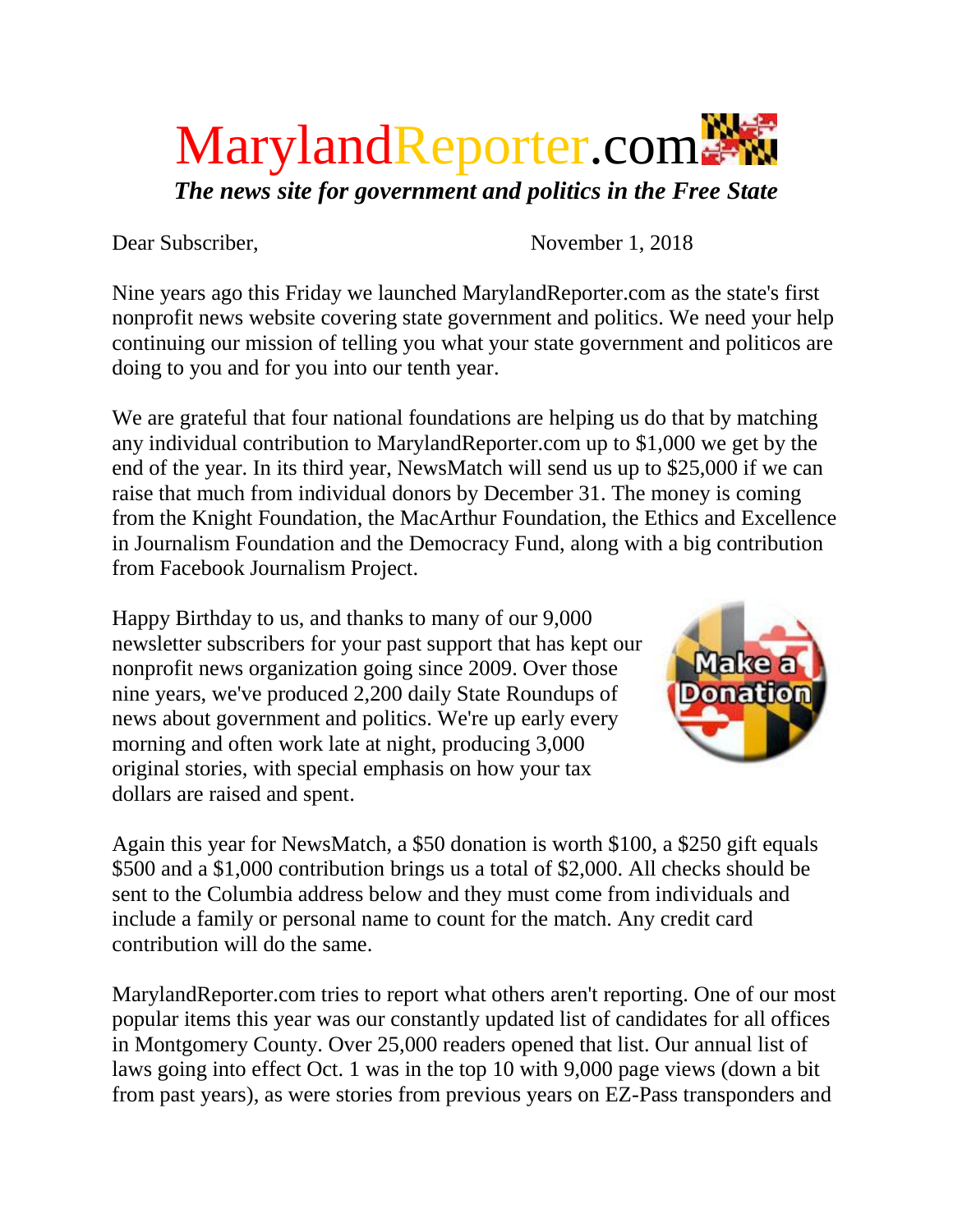fees. We have provided the most consistent coverage of the Kirwan Commission on Innovation and Excellence in Education over the past two years. Its recommendations will be a key battleground for the new legislature that we will cover closely.

Our model is collaboration not competition. Whether we report the story or someone else does, you'll find links to the most comprehensive coverage we can find. Please let us know if there's something we missed.

Over the years, we've been honored for our own reporting by the Society of Professional Journalists, and last year Baltimore magazine gave us our third Best in Baltimore award. These honors only reinforce the many kind words and positive feedback we get from our faithful readers. Many of you tell us how you start your work day with our roundup. You let know how important our work is in keeping you informed about what your state government is doing to you and for you.

We don't charge a subscription fee to read our work, and we never will. We subscribe to newspapers that have ever stricter paywalls so that you can get a hint of their best stories. Please subscribe to those you like best. We rely on the generosity of readers like you to keep us going.

## **[Will you please make a fully tax-deductible contribution to](https://www.paypal.com/cgi-bin/webscr?cmd=_s-xclick&hosted_button_id=2H6BQL98T8GN2)  [MarylandReporter.com with the knowledge that your gift will be doubled by](https://www.paypal.com/cgi-bin/webscr?cmd=_s-xclick&hosted_button_id=2H6BQL98T8GN2)  [NewsMatch?](https://www.paypal.com/cgi-bin/webscr?cmd=_s-xclick&hosted_button_id=2H6BQL98T8GN2)**

In addition to the foundations matching your donation today, we are also grateful to the other foundations that have supported our work. These include the John J. Leidy Foundation that has just renewed our grant, the Abell Foundation, the Rothschild Art Foundation and the Franklin Center for Government and Public Integrity, our original funder.

We are especially grateful to the 500 donors like you who affirm our work with your contributions. If everyone who opened our newsletter gave just \$50 we would be able to add staff and do even more original reporting about Maryland government and politics.

Please make a tax-deductible contribution by the end of the year so its impact will be doubled. You can do so online through our Donate button, or by sending a personal check to the address below.